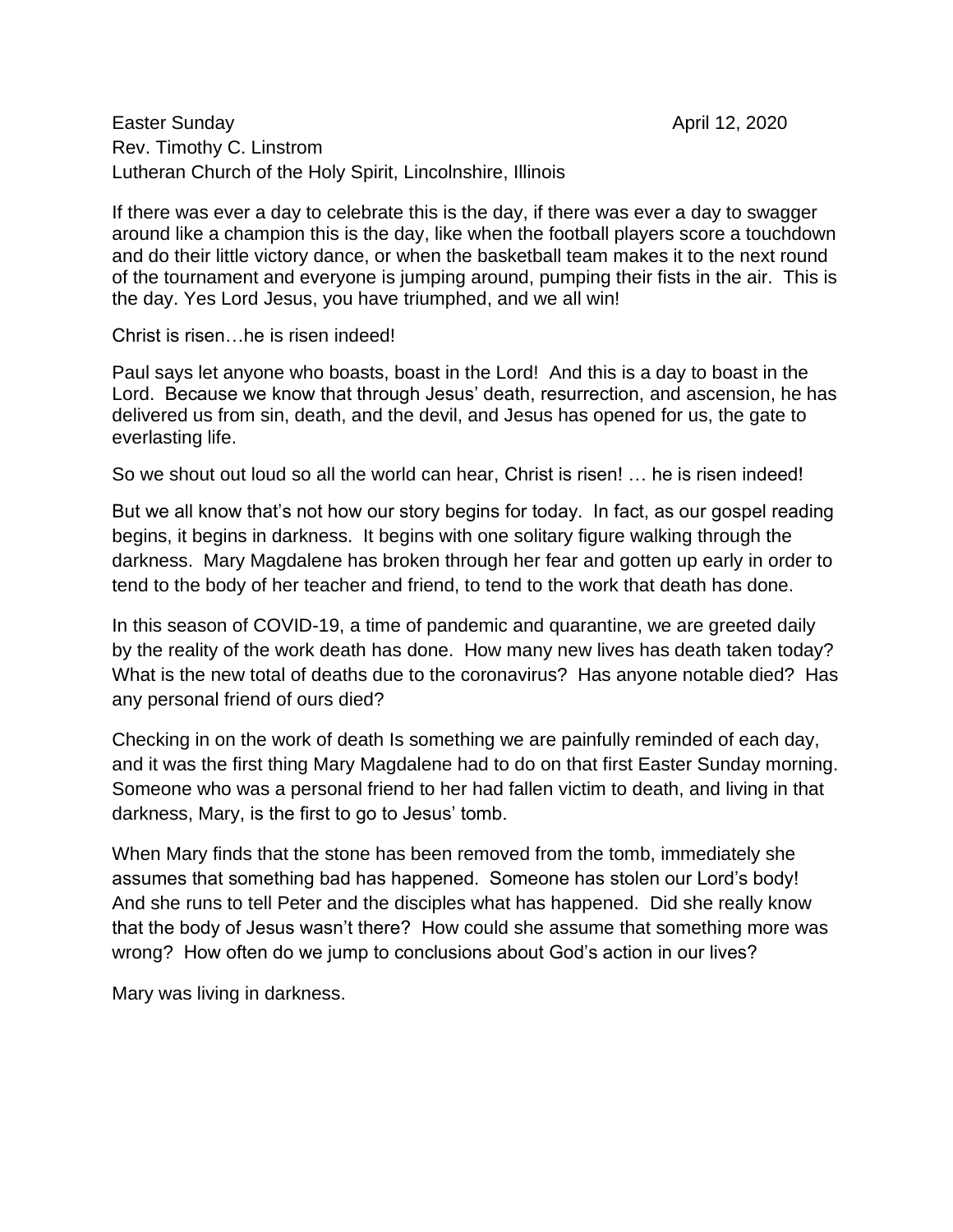And we've all been there too, in the midst of our troubles and challenges, we often expect more trouble to follow. We may see the world through the lens of hopelessness and despair. We too, may see only darkness, when there is plenty of light all around.

After hearing from Mary, Peter and another disciple run to the tomb and discover that the tomb is empty indeed. Scripture tells us that the other disciple "saw and believed", but what did he or she believe? Did they believe that the body was stolen, or that Jesus had "conquered the world"? As the two head home there are no shouts of joy, no celebration. The emptiness of the tomb doesn't seem to have made a difference.

So the focus of the story returns to Mary who is standing outside the tomb, weeping. This time, Mary does enter the tomb, but when she looks in, she does not find an empty tomb. Two angels are there to greet her. Now the angels knew the magnitude of what has taken place and so they ask Mary, "Why are you weeping?"

In Luke's telling of the story the angels also say, "Why do you look for the living among the dead?" But Mary can't comprehend what's going on around her, she's looking for a dead body, so she turns away from this incredible, supernatural encounter, and sees a man in the garden and asks him where they've taken Jesus' body.

Mary assumes the man to be a gardener, and how fitting, for gardeners are all about raising new life, nurturing new life, caring for the growth of what has been put in their care.

And this presumed gardener then turns to Mary…and it is Jesus, who calls her name. And when Mary hears her name, the darkness disappears and she is able to see Jesus. Now Mary knows that Jesus Christ has risen from the dead!

Mary cries out, "Teacher!" and rushes to embrace Jesus. Now we can infer that they did embrace, because the next thing Jesus says to her is "Do not hold on to me." Jesus will soon be ascending to the Father, but clinging to or holding onto him could impede his going forth. Mary cannot hold onto him, because he has somewhere else to be, and when he finishes speaking to her, so does she.

Jesus sends her to his followers and she becomes the apostle to the apostles. The first witness to the risen Christ, as she triumphantly proclaims, "I have seen the Lord!" and immediately her life is changed forever.

I'll never forget one day when I was commuting to work in Kansas City, I was traveling along this road next to some hills that had these large limestone outcroppings, and as I came around the curve, I had to stomp on the brakes because there in front of me was a huge mass of the limestone cliffs that had broken away from the side of the hill, it was as big as a house and much of the hill had come down with it too. The road was completely blocked. It was truly an awesome sight, because you could feel the power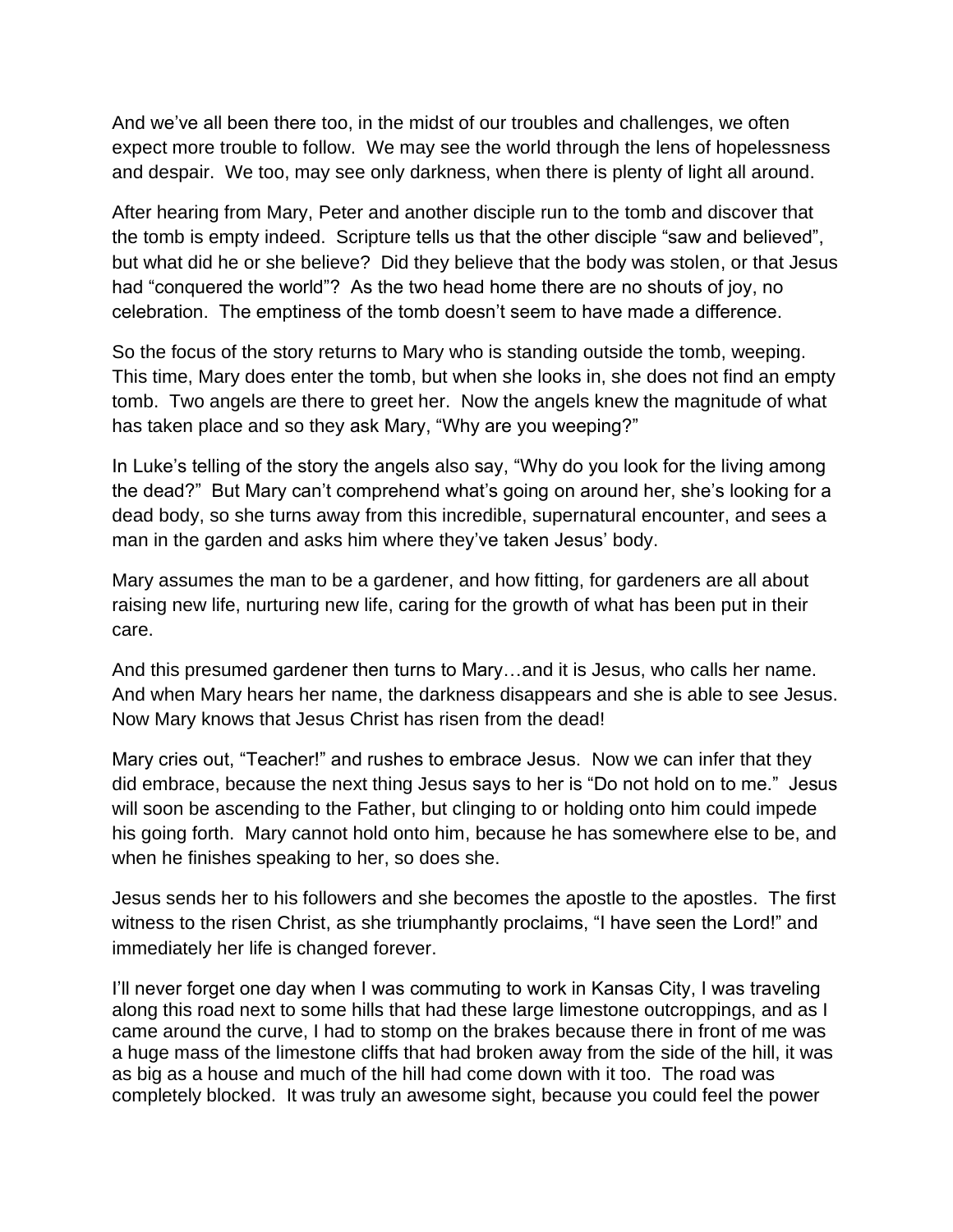of the force that moved that mountain. I had no choice but to find another way to get to my destination.

And that's like what Jesus' death and resurrection does to our lives. No longer can we travel along the same road that we've been traveling, we are forced to stop, and reflect on where we are going. We stop, because our lives have been changed, transformed, and when we listen to God's call in our lives there's no turning back to the past, there's only a new dawn, a new day, a new path to follow, with our risen Christ leading the way.

Even for the disciples, like Mary, Easter does not return her and Jesus to the past; Easter opens up a new future. Jesus' earthly ministry is now over, and the ministry of the church, the exalted, glorified body of Christ begins. Jesus will say, "it is to your advantage that I go away, for if I do not go away, the Holy Spirit will not come to you." "In fact," Jesus says, "the one who believes, will even do greater works than I did."

So, Jesus says to Mary Magdalene in the garden, "Do not hold onto me, but go and announce to my brothers and sisters my resurrection and ascension to the presence of God. The Holy Spirit will come to lead, comfort, and empower the church.

The resurrection is not a return to the past, but a movement to the future. Neither Mary, nor any of us, nor our congregation can hold on to the past after the resurrection. We look to the even greater future that God has in store for us through the power of the Holy Spirit.

To Mary, he says, "Go and tell." To us he might say, "Help and heal." Or "Fix and forgive" or "Restore and reconcile." There are a multitude of missions to be carried out in the name of Jesus, and the challenge for us today, as it was for Mary and Peter and John on that very first Easter, it to listen to what Jesus is challenging us to do.

Maybe Jesus is calling you to offer some help to the frail and faltering widow who lives alone down the street, or to reach out with healing and hope to a misunderstood teenager who feels angry and isolated.

Perhaps Christ is calling you to fix a friendship that has been broken by a thoughtless act on your part, or to forgive a relative who hurt you very deeply.

Maybe the Lord is calling you to build or restore a house for a low-income member of the community, or to work on issues of justice in our community.

Perhaps Christ is calling you to spread the word of God, teach our children, or glorify him in worship, in music, in praise.

Only you know what Jesus is calling you to go and do with the resurrection life that he has given you.